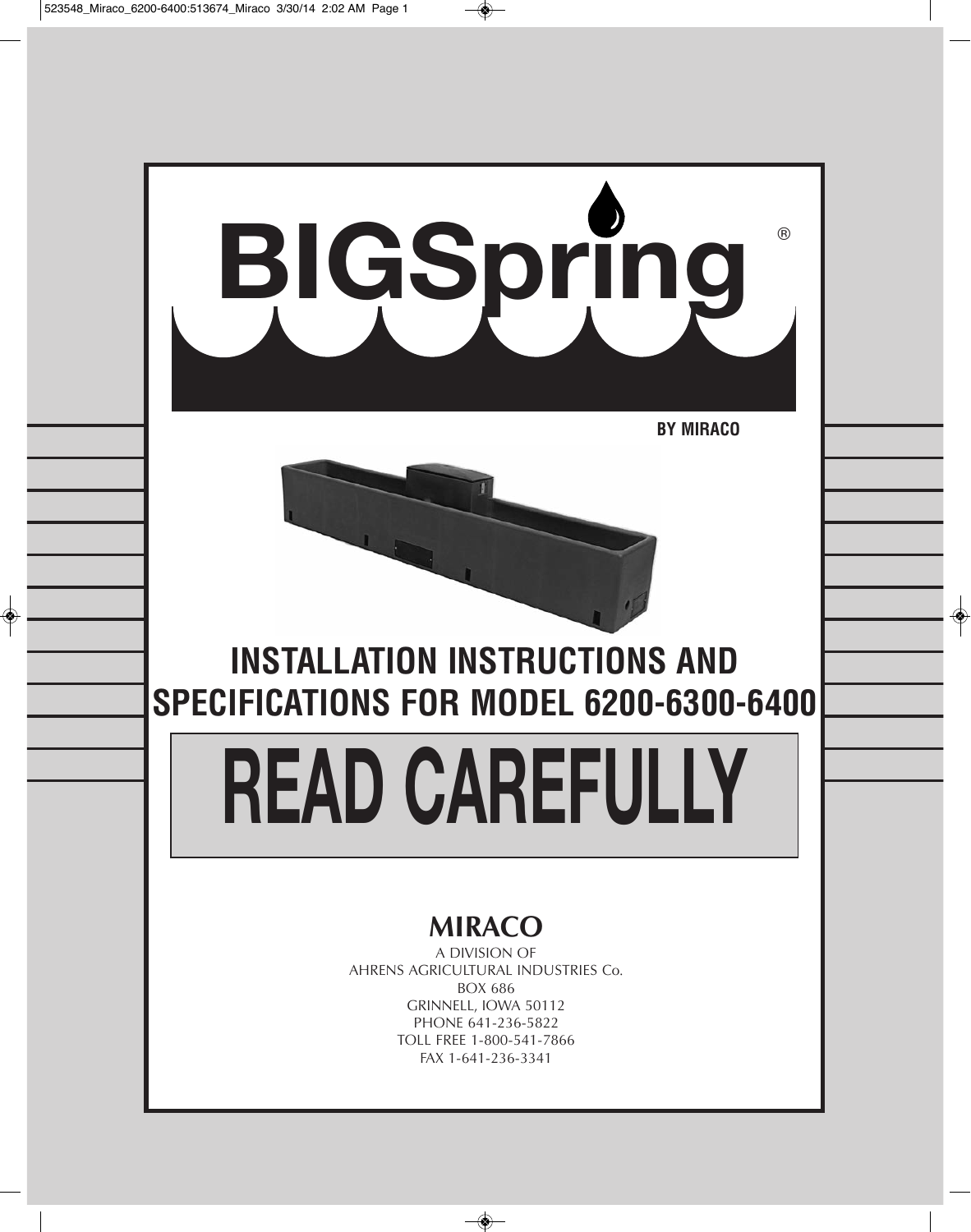# specifications

# **Part I General**

A. Description #6200

1. 7' long livestock waterer with automatic refill and optional heat or constant flow features.

| Model #                | <b>Capacity</b>            | <b>Gallons</b> | <b>Description</b>                    | <b>Dimensions</b> | Wt. |
|------------------------|----------------------------|----------------|---------------------------------------|-------------------|-----|
| 6200<br>6201 (w/ heat) | 150 hd beef<br>75 hd dairy | 60             | constant flow (or)<br>optional heater | 84" x 22" x 22"   | 170 |

# **Part I General**

A. Description #6300

1. 12' long livestock waterer with automatic refill and optional heat or constant flow features.

| Model#                                   | <b>Capacity</b>                 | <b>Gallons</b> | <b>Description</b>           | <b>Dimensions</b> | Wt. |
|------------------------------------------|---------------------------------|----------------|------------------------------|-------------------|-----|
| $ 6301 \ (w/\,\text{heat})$ 125 hd dairy | 6300 (w/o heat) 250-300 hd beef | 110            | optional heater<br>500 watts | 142" x 22" x 22"  | 275 |

# **Part I General**

A. Description #6400

1. 10' long livestock waterer with automatic refill and optional heat or constant flow features.

| Model #                | <b>Capacity</b>             | <b>Gallons</b> | <b>Description</b>                    | <b>Dimensions</b> | Wt. |
|------------------------|-----------------------------|----------------|---------------------------------------|-------------------|-----|
| 6400<br>6401 (w/ heat) | 200 hd beef<br>100 hd dairy | 80             | constant flow (or)<br>optional heater | 120" x 22" x 22"  | 212 |

#### B. Material necessary for installation

- 1. concrete for the base
- 2. teflon tape thread sealer

### **Part II Materials, Products**

- A. Materials
	- 1. High impact rockite, Polyethylene
	- 2. Polyurethane insulation 2" to 5"
- B. Valve
- 1. Miraco Valve (standard)
- C. Hookup assembly
	- 1. 3/4" x 24" 150 psi rubber hose
	- 2. 3/4" plastic ball shutoff valve
	- 3. Stainless Steel arm and thumb screw w/polyethylene 5" x 5" ball
- D. Heat
- 1. Optional 500 watt heater kit
- E. Anchor bolts
	- 1. (6) 3/8" x 4" stainless steel concrete anchors

(provided in parts bag)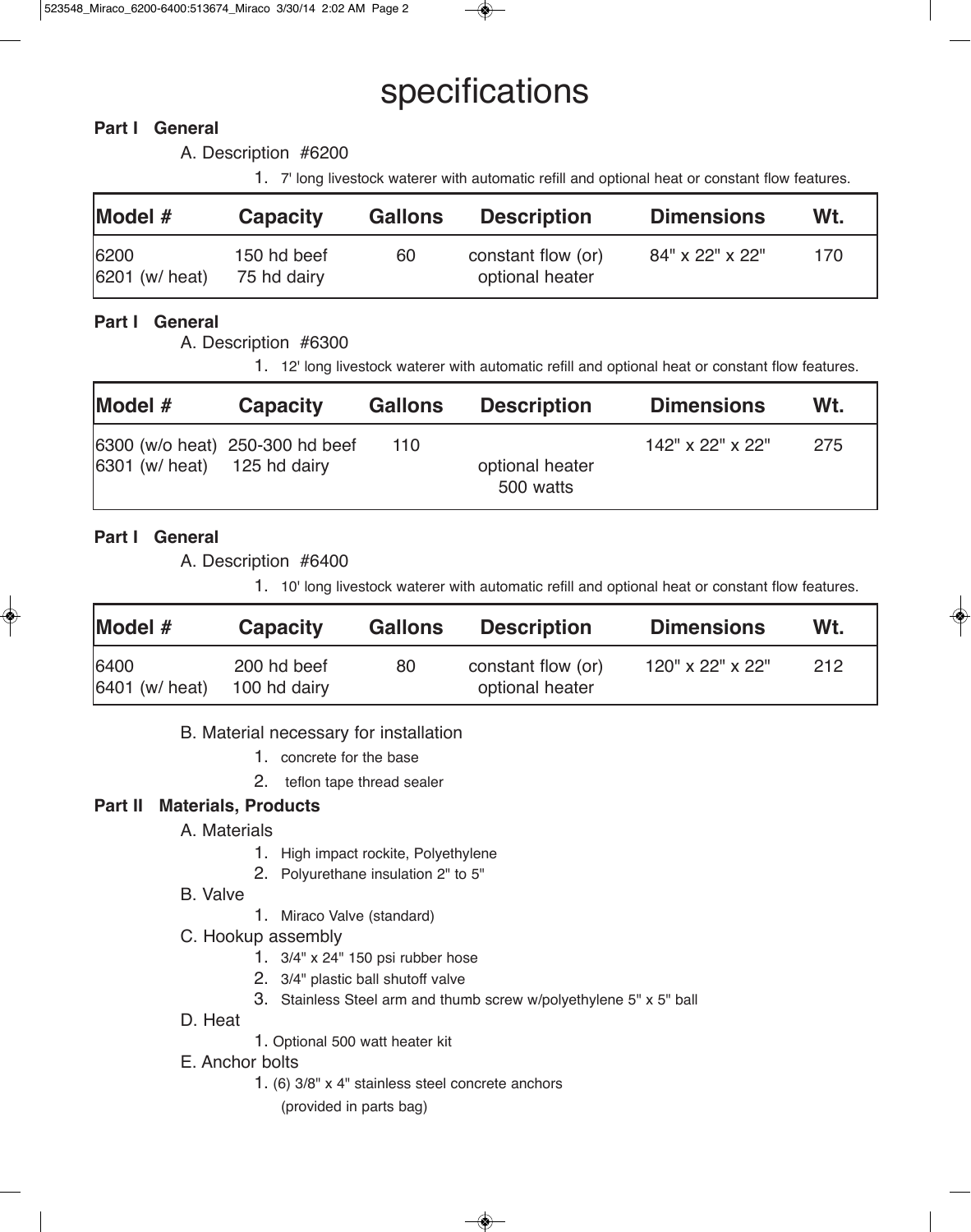

#### **Step 1**

Attach the 200 psi hose with shutoff valve (provided) to the PVC elbow, use teflon tape on all threaded fittings.



#### **Step 3**

Place the stainless steel bracket over the PVC fitting and attach with 1/4" stainless steel screws provided.



## **Step 5**

After inserting 3/8" x 4" anchor bolts (provided), set tank over the bolts and install nuts and tighten.



#### **Step 2**

Set the entire assembly into the valve cradle.



#### **Step 4**

Mark and drill (6) 3/8" holes in concrete pad. Holes can be drilled directly thru the tank holes at an angle and then anchors can be driven into place also.



#### **Step 6**

Attach float assembly and adjust water level to desired height.